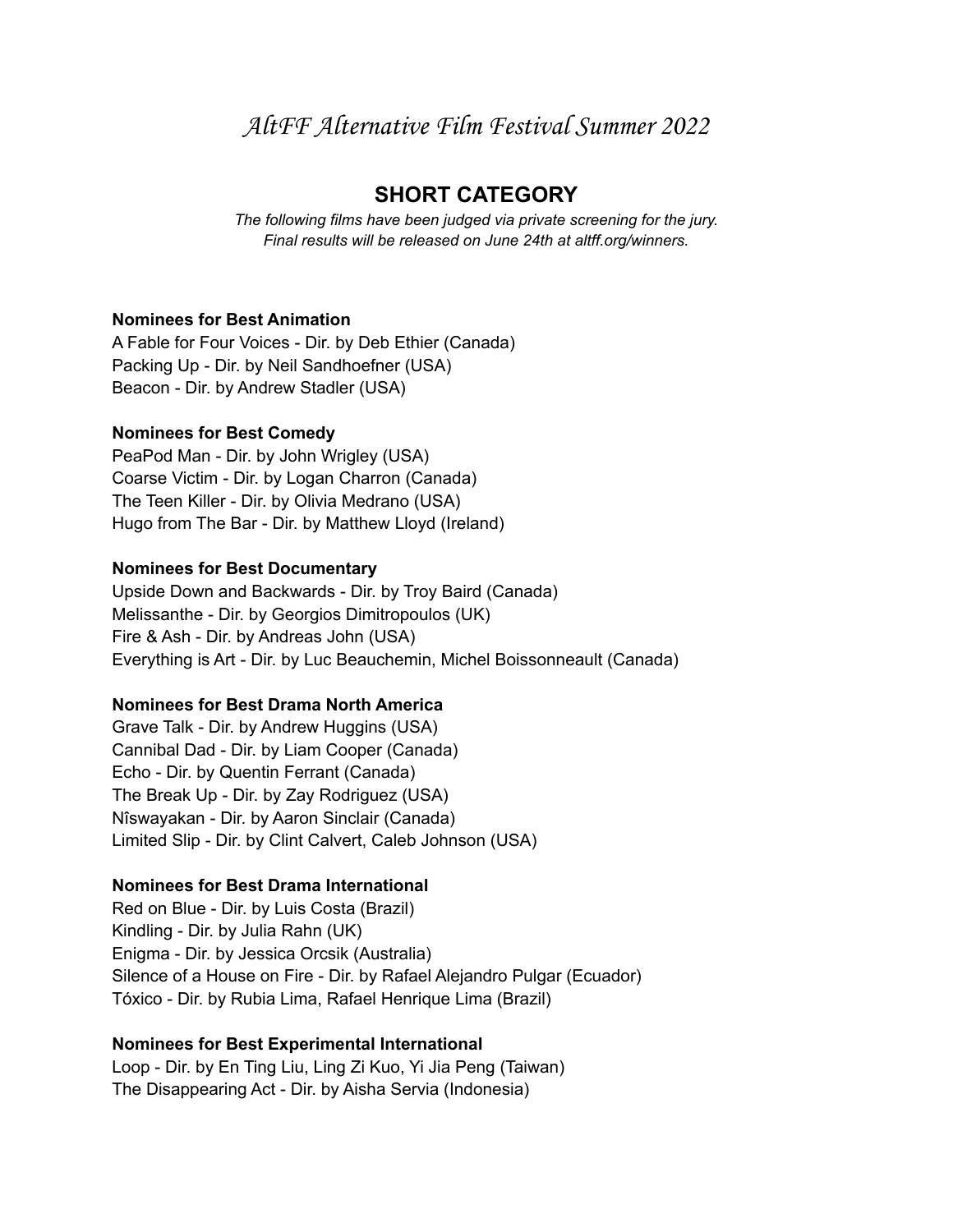The One Who Sees The Light Must Die - Dir. by Camille Legras (France) The Abduction of Europa - Dir. by Justus Alkon (Ecuador) Júrame - Dir. by Dinorah de Jesús Rodríguez, Rosario Cárdenas (Cuba) Ants Walking Over an Armpit - Dir. by Juan Zadala , Yahaira Salazar (Venezuela)

#### **Nominees for Best Experimental North America**

Screaming in Plastic - Dir. by Ryan Akler-Bishop (Canada) The Fate of a Bird - Dir. by Sage Drake (USA) Table Manners - Dir. by Mary Birnbaum (USA) Shores of Panopolis - Dir. by John Peter Coronati, Jayson James Sloan (USA) Selfie - Dir. by Joel C. Lopez (USA)

#### **Nominees for Best Horror**

Drained - Dir. by Kimberly B. Flores (USA) Bugaloo - Dir. by Peter McCarthy, Ben Conway (Ireland) Surface - Dir. by Shane Nelson, Beatrix Wilson (Canada) My Lovely Boy - Dir. by Emre Balcık (Turkey) Happy Places - Dir. by Nich Frost (USA)

# **Nominees for Best Sci-Fi/Fantasy/Supernatural**

The Other Side of Truth - Dir. by Antonio Candalice, Annarita Mangialardo (Italy) The Emperor and Truth Potion - Dir. by Yifan Chen (USA) Spoons - Dir. by Samuel Scott (Canada) Hell's Jacket - Dir. by Jorge Alberto Patiño Tejada (Canada) Doomer - I Don't Want to Be Alone - Dir. by Shihyun Wang (Taiwan) Skeleton Tiger - Dir. by Natalie MacMahon (Germany) In Proximity - Dir. by Bobby Yankov Markov (Canada)

#### **Nominees for Best Thriller**

Private - Dir. by Steve Blackwood (USA) R u i n a s - Dir. by Dinorah de Jesús Rodríguez, Anita Ponton (USA) Dirty Laundry - Dir. by Matison LeBlanc (USA) VIA[DOLO] - Dir. by Daniel Keeble (UK) Free Pass - Dir. by Joseph Lao (USA) Transitus - Dir. by Andrea Lombardo (Italy)

# **Nominees for Best Student Film**

Sakura - Dir. by Corina Andrian (UK) Fragments - Dir. by Alyza Reyes (Canada) Dangerous Game - Dir. by Finn Marie Johnston (Canada) When I Look Ahead - Dir. by Zach Diotte (Australia) The Last High - Dir. by Vignesh Hariharan Nair (UAE)

# **Nominees for Best First-Time Filmmaker**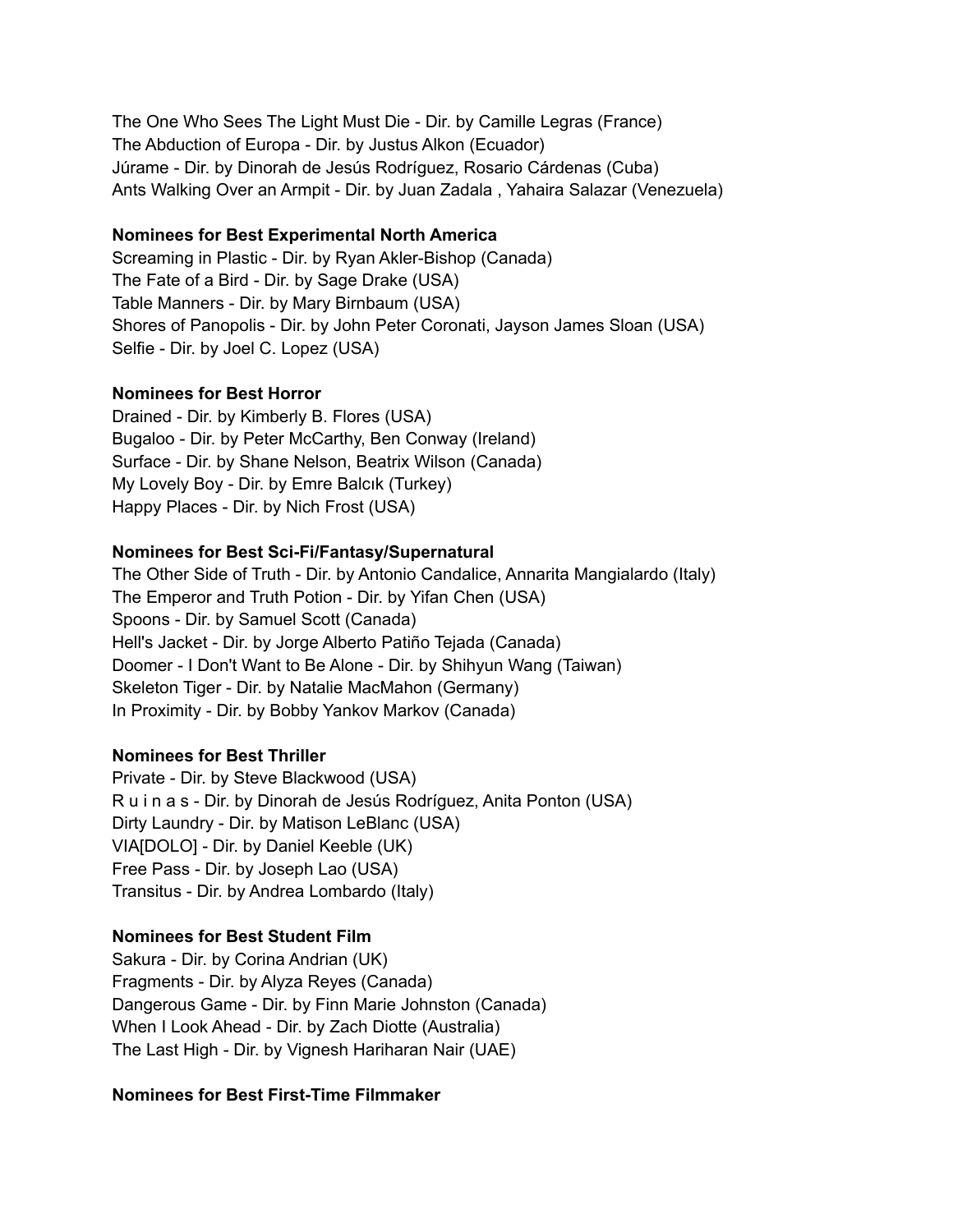Stefan Langer - Haircut (USA) Odysseas Spyropoulos - Eutopia (Greece) Juliette Denis - Midwife Man (France) Alexandros Marakis-Bourkas - High With My Dresses (Greece) Jack Sweeney - The Irish Barn Dance (Ireland) Warren Tang - A Stargazer's Guide to Filmmaking (Canada)

#### **Nominees for Best Actor**

Mani Sai Azar - Sugar (India) Christiaan Ackermann - Lone Fields (South Africa) Andre Haskett - Dirty Laundry (USA) Giovanni Mattei - Tóxico (Brazil) Matthew Letkeman - A Stargazer's Guide to Filmmaking (Canada)

#### **Nominees for Best Actress**

Sofia Balossino - Pendulum (Canada) Anna Storm - Love Lost and Found (Taiwan) Rosa Daquilema - Silence of a House on Fire (Ecuador) Noy Efrati - And They Lived Happily Ever After (Israel) Grace Power - Hugo from The Bar (Ireland)

#### **Nominees for Best Cast**

Private - Dir. by Steve Blackwood (USA) Schoolin' Around - Dir. by John Taylor (Canada) Lockdown Love Life - Dir. by Ashna Sharan (USA) Meter's Running - Dir. by Anna Di Giovanni (Canada) Bugaloo - Dir. by Peter McCarthy, Ben Conway (Ireland)

# **Nominees for Best Cinematography**

Asya Segalovich - For Your Own Good (USA) Laurent Ulrich - Zoë (Canada) Rubia Lima - Tóxico (Brazil) Shai Ramos - And They Lived Happily Ever After (Israel) Simone Di Rando - Transitus (Italy)

# **Nominees for Best Writer**

Giuseppe Romano - For Myself (Italy) Nora Tennessen - Nesting (Canada) Ryan Kilbourne - Night Out (Canada) Simona Calo - Day 4 (UK) Nich Frost - Happy Places (USA)

# **Nominees for Best Director**

Andreas John - Fire & Ash (USA)